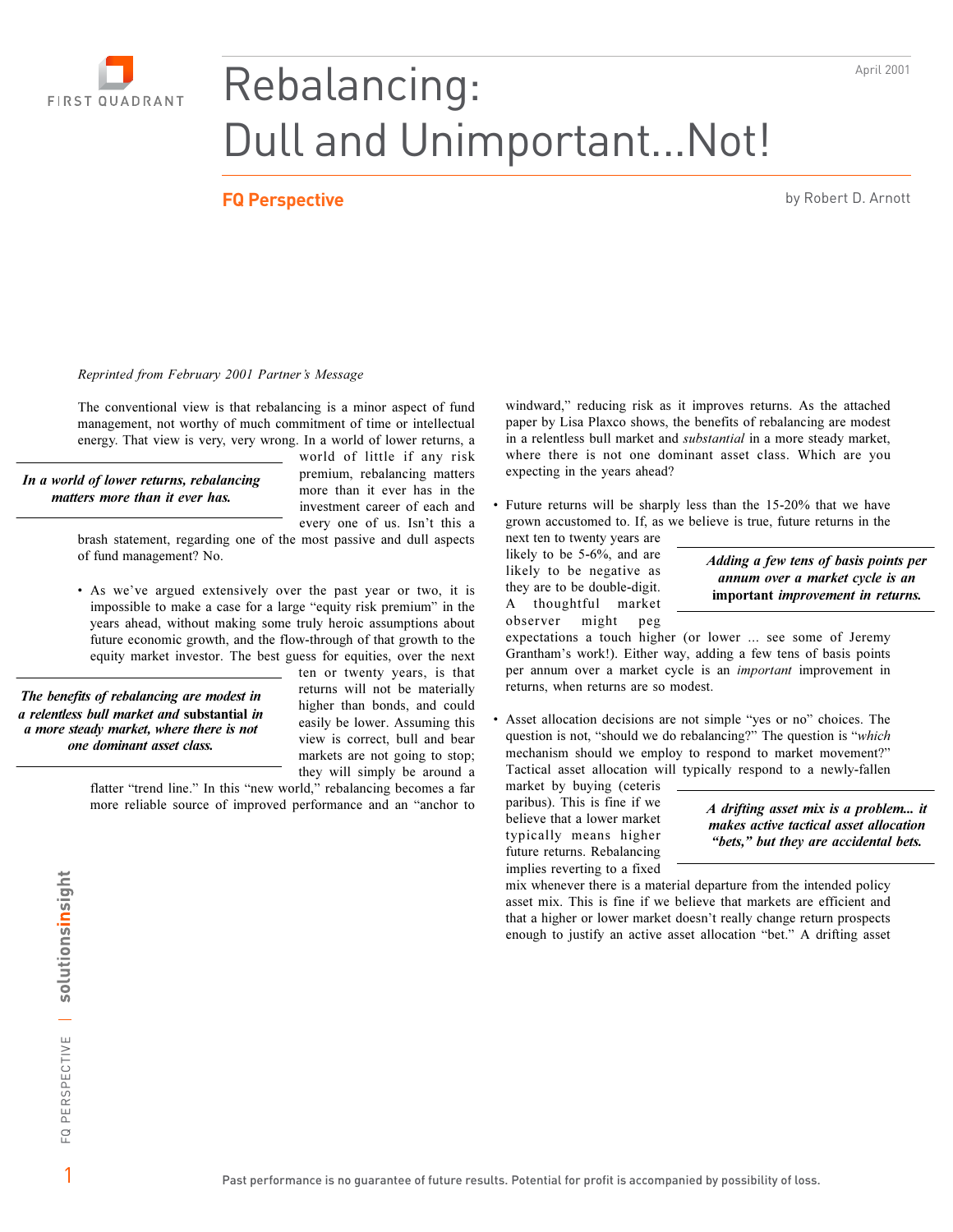

mix is a problem: it guarantees that you are overexposed at market tops and underexposed at market bottoms. It makes active tactical asset allocation "bets," but they are accidental bets, driven by the whims of the markets. It is difficult, therefore, to justify by any sound fiduciary or theory arguments.

- For those who reject the active bets made by Tactical Asset Allocation, rebalancing is the most defensible, intuitive alternative. Yet, startlingly, we have encountered very few sponsors who have rejected TAA in favor of systematic, passive rebalancing. Almost all of our rebalancing clients are also users of TAA (using the rebalancing for the assets outside of the TAA program). Most funds that reject TAA instead tolerate some form of asset mix drift.
- The costs are negligible. Trading is modest and trading costs through futures are tiny. Fees, similarly, are tiny when measured against either the assets of the fund or the tens of basis points that are typically added at the fund level.
- Formalizing a rebalancing framework can help persuade the investment committee *not* to tinker with the asset mix in the all-too-typical ad

It creates a mechanism whereby the fund can and will buy when markets are newly-fallen or sell when markets are newly-costly.

hoc committee-meeting tactical asset allocation process. It creates a mechanism whereby the fund can and will buy when markets are newly-fallen or sell when markets are newlycostly, without provoking

second-guessing by the investment committee or the all-too-common "let's wait and see what happens first" decision-avoidance.

• It's easy. There's no excuse for *not* having some sort of rebalancing process in place.

## **Evidence from Live Rebalancing Strategies**

Attached is a summary of our own rebalancing composite. These strategies, for the most part, use a client's existing idle cash reserves for two purposes: equitizing those reserves and rebalancing to a policy mix. Some clients require passive rebalancing, exactly to the policy mix, whenever there is a departure from policy mix larger than 1% or 2%. Others allow us to tactically rebalance, whenever our tactical models suggest that it is timely and appropriate to do so. The difference between tactical rebalancing and tactical asset allocation is that with tactical rebalancing we can never actively take on a deliberate active position; we can only allow a mix which has already drifted away from the policy mix to stay as-is, until our tactical models suggest that things have gone too far. It's a subtle distinction, but tactical rebalancing obviously involves dramatically less tracking error and sharply less active bets than a true tactical asset allocation program. None of our tactical rebalancing clients allows us to permit an asset mix to drift more than 3% away from the policy norms.

With our equitization and rebalancing mandates, we find that the equitization of cash reserves adds tremendous value in a bull market (see the gains in 1997-1999). However, rebalancing opportunistically benefits from bear markets, which almost offsets the losses on cash equitization in bear markets (witness the surprisingly good results in the bear markets years 1994 and 2000). Cumulatively, since the beginning of 1992, when our first rebalancing clients started with us, rebalancing and cash equitization has gained these clients over 100 basis points (91 net of fees) per annum, with only 74 basis points of annual tracking error. Here, tracking error has a rather unusual definition: what we are really doing is *reducing* the tracking error that would have resulted from a drifting asset mix! So, our 74 bp tracking error, relative to the underlying assets is mostly a reduction in the tracking error that a drifting asset mix would have had relative to the intended policy mix! One of the most surprising exhibits is the rolling